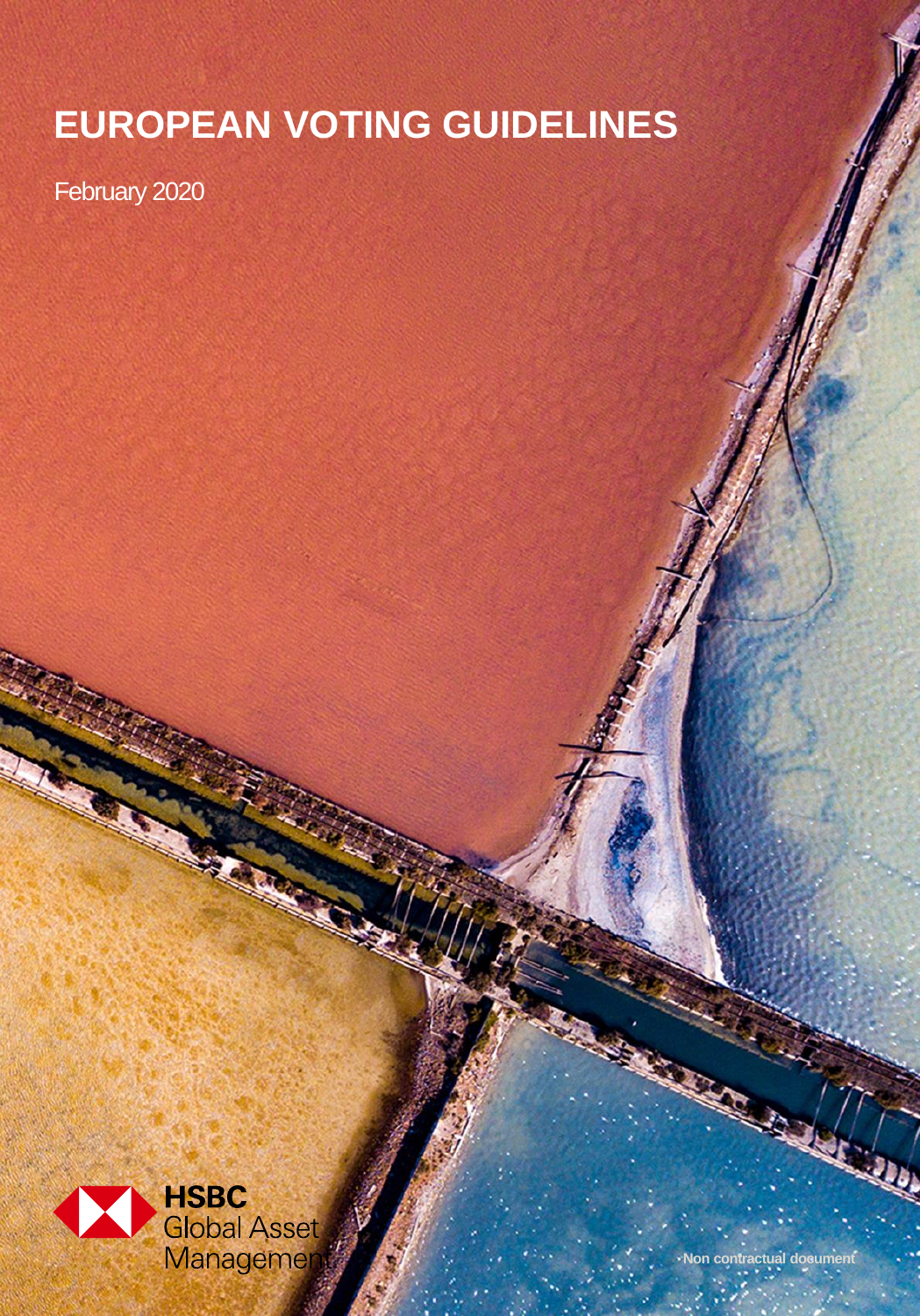# **Content**

| Introduction                          | 03 |
|---------------------------------------|----|
| <b>Board structure</b>                | 04 |
| <b>Board remuneration</b>             | 06 |
| Shareholders' rights and entitlements | 10 |
| Other                                 | 11 |
| Appendix                              | 13 |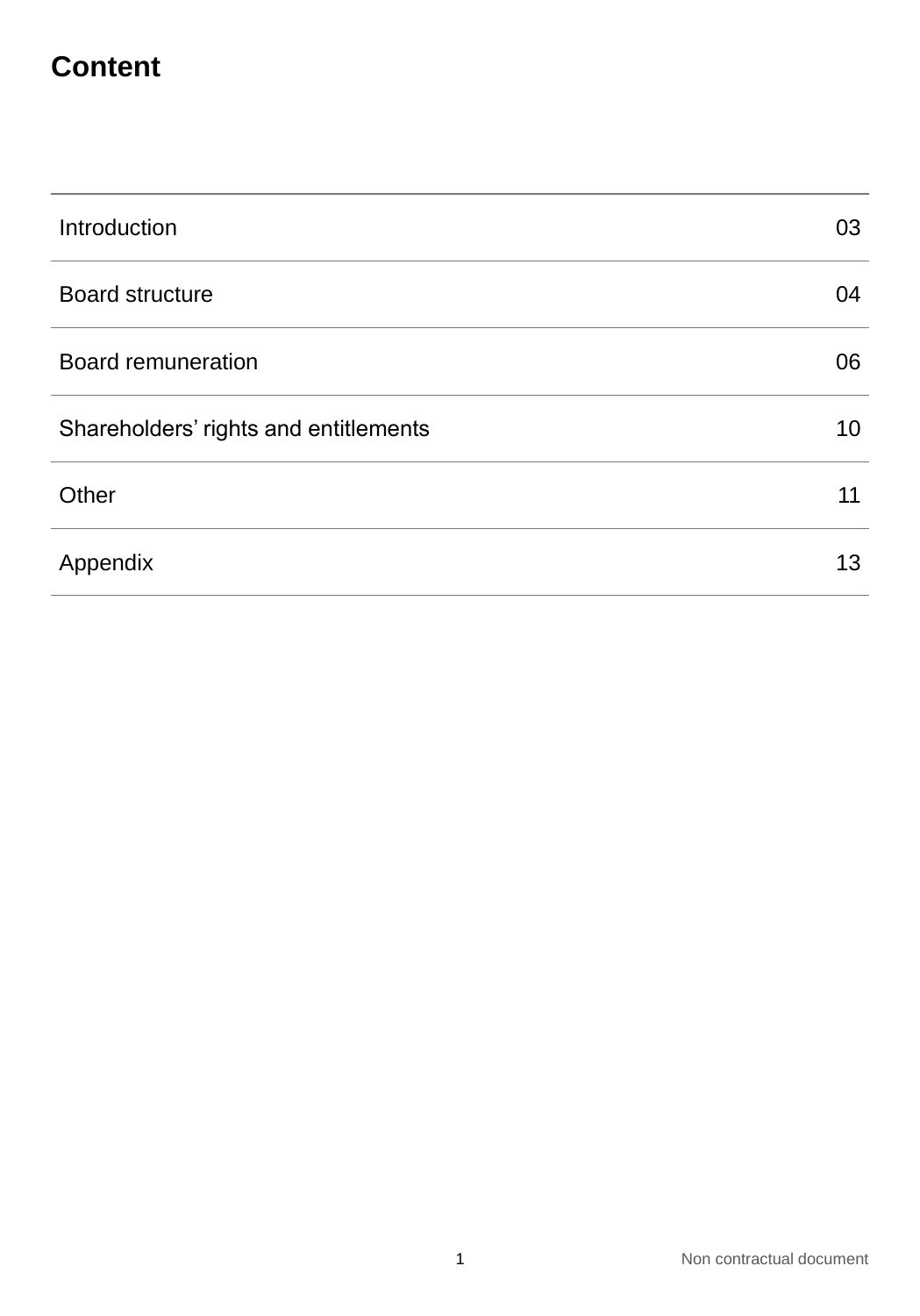# **EUROPEAN VOTING GUIDELINES**

# February 2020

# **Introduction**

- We believe that good governance helps companies to deliver their strategy and produce sustainable long-term returns for shareholders.
- We exercise our voting rights at company meetings in support of governance good practice.
- We value an open dialogue with companies in which we invest. Our voting is linked to this engagement. Our predisposition is to support the management of companies in which we invest.
- However, in addition to the guidelines set out below we will consider voting against companies with serious governance concerns or where the response to our engagement has been unsatisfactory.
- These guidelines apply to companies listed in the following European markets: Austria, Belgium, Denmark, Finland, France, Germany, Greece, Italy, Ireland, Luxembourg, Netherlands, Norway, Portugal, Spain, Switzerland, Sweden, and United Kingdom.
- For all other markets, HSBC Global Asset Management votes on the basis of global voting guidelines.
- Our guidelines apply to all listed companies and we encourage all companies to meet the highest standards of governance relevant to their market. We recognise, however that some smaller capitalisation companies may find it difficult to meet certain requirements of governance codes, due to lack of resources or relevance, compared to larger more complex companies. We therefore apply these guidelines more flexibly for smaller capitalisation companies. If our guidelines conflict with local regulatory or legal requirements, we will not penalise companies in our voting.
- Our objective is to vote all shares for which we have voting authority. In some cases, local shareblocking or burdensome power of attorney requirements may prevent us from voting.
- We provide our voting policies to Institutional Shareholder Services, Inc. (ISS) who supply us with HSBC custom vote recommendations based upon these policies.
- For active holdings, these HSBC custom vote recommendations are endorsed or amended by fund managers prior to voting. Fund managers' instructions are also applied where active holdings overlap stocks held through passive strategies within the same location. Other passive holdings are voted in line with HSBC custom vote recommendations guidelines.
- Although we occasionally attend shareholder meetings in person, the vast majority of our votes are instructed by proxy, through the ISS platform.
- HSBC Global Asset Management operates independently of other companies in HSBC Group, ensuring that it does not benefit from privileged information that would create a conflict of interest.
- HSBC Global Asset Management may invest in shares of HSBC Group or other companies related to the Group. As with all companies, we normally apply our HSBC custom policy recommendations to these companies. Where client interest lies in a different vote, the decision is subject to special review under our conflict of interest policy and the outcome recorded in the conflict of interest register. This approach also applies where other conflicts of interest arise.
- More generally, HSBC Global Asset Management's conflict of interest management policy enables the prevention, detection and, where appropriate, management of any form of conflict of interest situation that may affect the free exercise of voting rights and the primacy of bearer interest.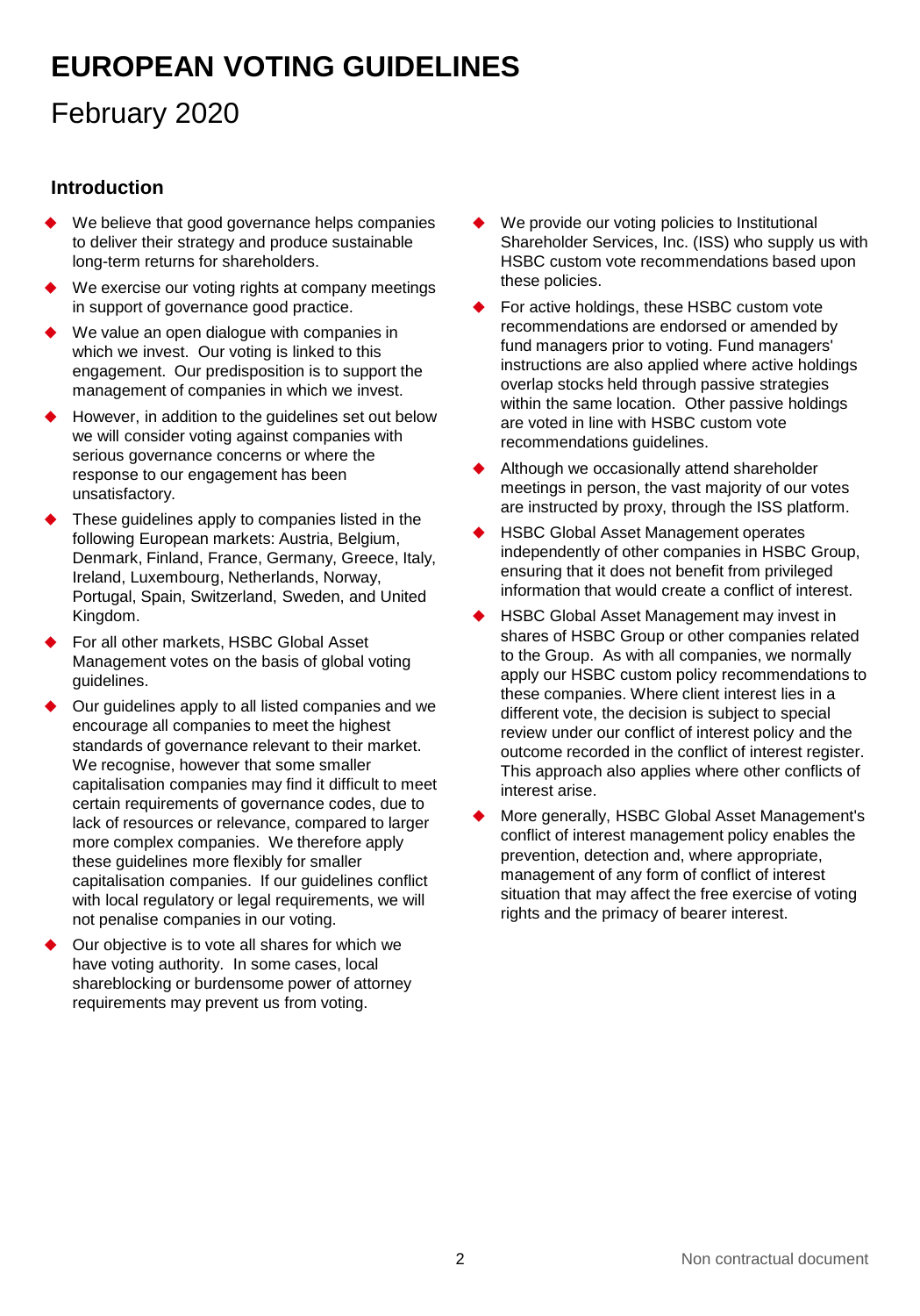# A. Board structure

## **1. Independent oversight**

- We favour the separation of management and oversight in the governance of a company.
- This may be achieved through a dual board structure, with supervisory and management boards. For a unitary board, the Chairman and Chief Executive Officer roles should be separate.
- Where the roles are combined a Senior Independent / Lead Director should be identified. This director should report to the shareholders' meeting. In the UK, all companies should identify a Senior Independent Director.
- We prefer to the Chairman of a company to be independent but recognise that market practice varies across Europe. In France and the UK, we shall vote against the election and subsequent re-election of the Chairman of a non-controlled company if they were not independent on appointment unless the board is at least 50 per cent independent and a Lead Director has been identified. In the UK, we shall normally vote against a proposed new Chairman who is not independent on appointment.

## **2. Board Balance**

- The Board should comprise directors with an appropriate balance of skills, experience and knowledge. In particular, there should be sufficient independent non-executive directors on the Board / Supervisory board based on company size.
- For companies with market capitalisation  $> \epsilon$ 1 billion / FTSE 350(1) companies, a minimum of half the board and no fewer than 3 directors should be non-executive and independent. Where this is not the case, we will generally vote against non-independent non-executive directors & candidates.
- For controlled companies with market capitalisation  $\geq \epsilon$ 1 billion, at least one third of the board. Where this is not the case, we will generally vote against non-independent non-executive directors & candidates.
- In the case of companies with market capitalisation < €1 billion / non-FTSE 350 companies, we require that at least two members of the board be non-executive and independent. Where this is not the case, then we will generally vote against non-independent non-executive directors & candidates.
- Employee representatives are not regarded as independent, but will not be counted in the board balance.

# **3. Board Discharge**

 We will normally vote for the discharge of the board if there are no contentious matters regarding the board, the management or their stewardship of the company.

## **4. Revocation of corporate bodies**

 Revocations of corporate bodies will be studied on a case by case basis for each reason and always in the interest of holders.

## **5. Board Nominees**

Note:

- We will generally vote against management proposals to elect new board members if the company fails to provide adequate information on their suitability. Confirmation of continued suitability is required at re-election.
- Shareholder nominees for election to the board will be reviewed on a case-by-case basis. We are more likely to support independent shareholder nominees if the board does not meet our standards for independent representation.
- In markets, such as Italy, where different slates are offered for election, we will normally support independent candidates proposed by shareholder representative bodies.

1. The FTSE 350 is a market capitalization-weighted index composed by the 350 largest companies whose main trading venue is the London Stock Exchange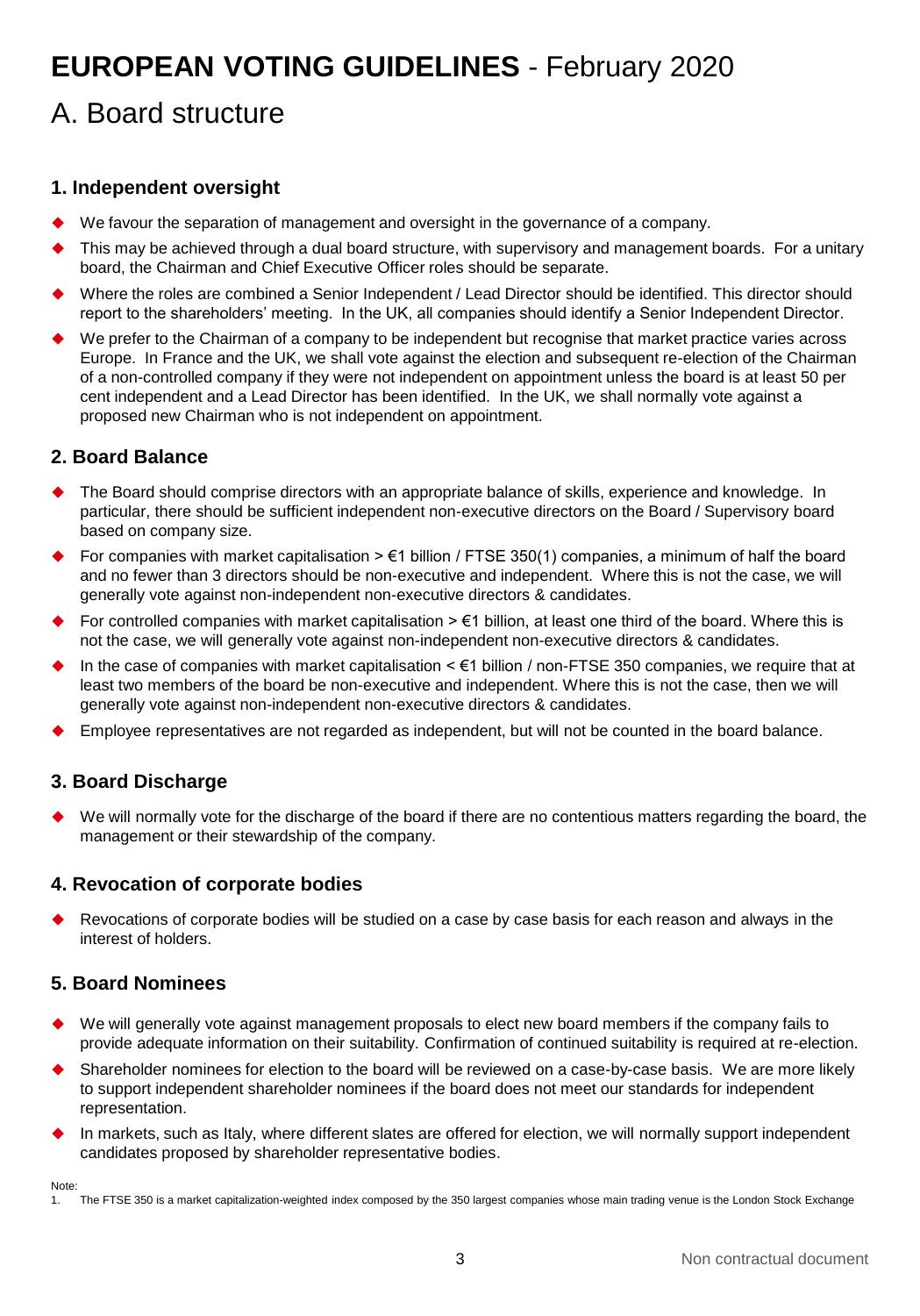# A. Board structure (cont'd)

# **5. Board Nominee (cont'd)**

- A vote against any director's re-election may be appropriate if that director has not attended at least 74% of the Board meetings for which they were eligible over the preceding year without adequate justification. This excludes directors who have only served for part of the year.
- Directors should have sufficient time to devote to their role, non-executive directors may have up to five such roles in listed companies. We shall vote against directors with more than five roles at every company until the number of roles is reduced.
- Directors with operational responsibilities should not have more than two external directorship at companies not linked to their principal employer. We shall vote against directors at all their external companies where this limit is exceeded.
- The board should comprise directors with an appropriate range of skills and experiences. Diversity in gender and background are amongst the factors we consider when assessing board composition. We generally vote against the nomination committee chair of companies with no female board members.

## **6. Frequency of re-election**

- We favour annual re-election of directors. In markets or for smaller capitalisation companies where annual reelection is not the norm, we expect market best practice standards to be met. In France, we require at least one third of the board to seek re-election each year.
- If it is known that a director is retiring at or before the following AGM, we would tend to support his/her reelection irrespective of concerns highlighted elsewhere in these guidelines.

# **7. Appointment of Censors**

 We do not support the appointment of advisors who regularly attend the board without being elected as directors, as they are not included in assessment of board balance or suitability for election and may adversely affect the proper operation of the Board.

## **8. Nomination Committee**

- The board should appoint a nomination Committee to lead the process for board nominations.
- The Nomination Committee should consist of at least 50 per cent of (and minimum of two) independent nonexecutive directors. Where independent non-executive directors do not form the majority of the Nomination Committee, we may vote against the re-election of non-independent non-executive members of the Committee.
- Employee representatives are excluded from the calculation as long as the committee remains majority independent and their proportionate representation on the committee does not exceed that on the board.
- We recognise that in some markets, such as Sweden, other structures are in place to consider board nominations.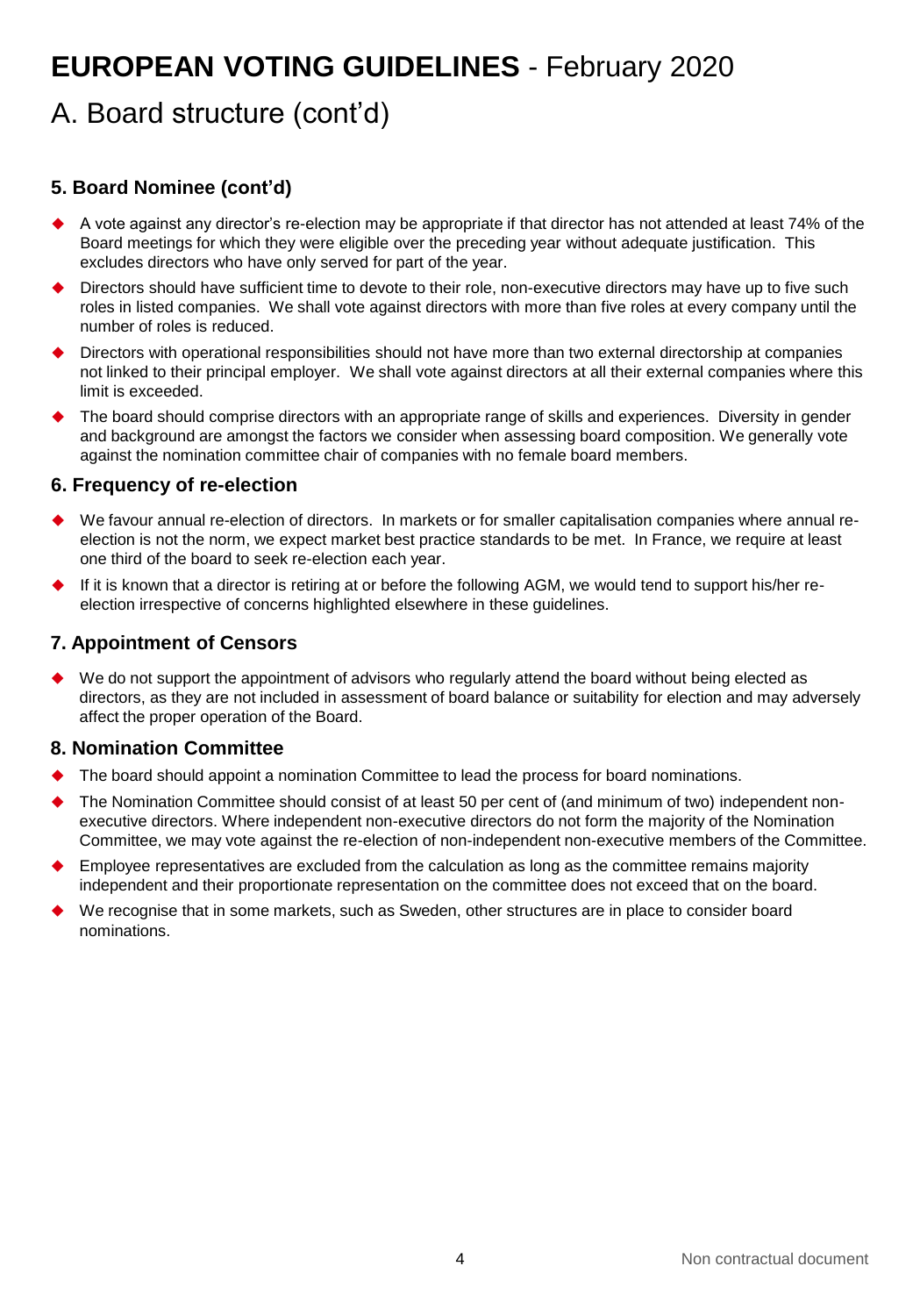# A. Board structure (cont'd)

## **9. Audit Committee**

- The Board should appoint an Audit Committee to oversee corporate reporting, risk management and internal control.
- The Audit Committee should ideally consist entirely of independent non-executive directors. Where any member of the Committee is not an independent non-executive director, we may vote against their re-election if no adequate explanation is provided (including executive directors).
- Employee representatives are excluded from the calculation.
- In the UK, the Chairman of a smaller capitalisation company may be a member of but not chair, the Audit Committee. For larger companies where the company Chairman is a member of the Audit Committee, we would normally vote against his / her re-election.
- Where the information is available, a vote against any director's re-election may be appropriate if that director has not attended at least 75% of Audit Committee meetings over the preceding two years without adequate justification. This excludes directors who have only served for part of the year.
- The audit committee must be informed of all fees paid to external audit firms, both by the company and its affiliates, and ensure that these do not compromise the auditors' independence.

## **10. Statutory Auditors**

 In markets with a Statutory Auditor model, we favour regular renewal of the Statutory Auditors. Transparency and caps on fees should also be applied to Statutory Auditors to ensure that their independence is maintained (see also Auditors below).

## **11. Remuneration Committee**

- The Board should appoint a Remuneration Committee to consider and recommend appropriate levels of remuneration for executive directors and the Chairman. No director should be involved in the consideration of their own remuneration (except for non-executive fees – see below).
- The Remuneration Committee should ideally consist entirely of independent non-executive directors. We recognise however that this is not the market standard in many European countries. Irrespective of company capitalisation, where the Committee is not at least 50 per cent independent, we may vote against the reelection of non-independent directors on the committee if no adequate explanation is provided (including executive directors). We apply a higher standard where that is the market norm.
- Employee representatives are excluded from the calculation.
- In the UK, the company Chairman may be a member of, but not chair, the Remuneration Committee. Where he/she is the Chairman of the Remuneration Committee, we would tend to vote against his election/re-election.
- Where the information is available, a vote against any director's re-election may be appropriate if that director has not attended at least 75 per cent of Remuneration Committee meetings over the preceding two years without adequate justification. This excludes directors who have only served for part of the year.

## **12. Sustainability**

- Boards should oversee the management of environmental and social risks that could impact the sustainability of the company's activities and its reputation.
- We will pay particular attention to the means by which boards exercise this oversight, including the existence where appropriate of a Committee for Sustainable Development and Health & Safety chaired by a director and reporting directly to the Board. We do not expect smaller capitalisation companies to meet this standard, though identifying a non-executive director to oversee these issues may be appropriate

## **13. UK Investment Trusts**

5 Non contractual document Audit, Remuneration or Management Engagement Committees should be entirely comprised of independent directors. Representatives of the fund management company should not sit on any board committee. Where the Chairman of an investment trust chairs the Audit Committee, we may vote against the re-election of the Chairman.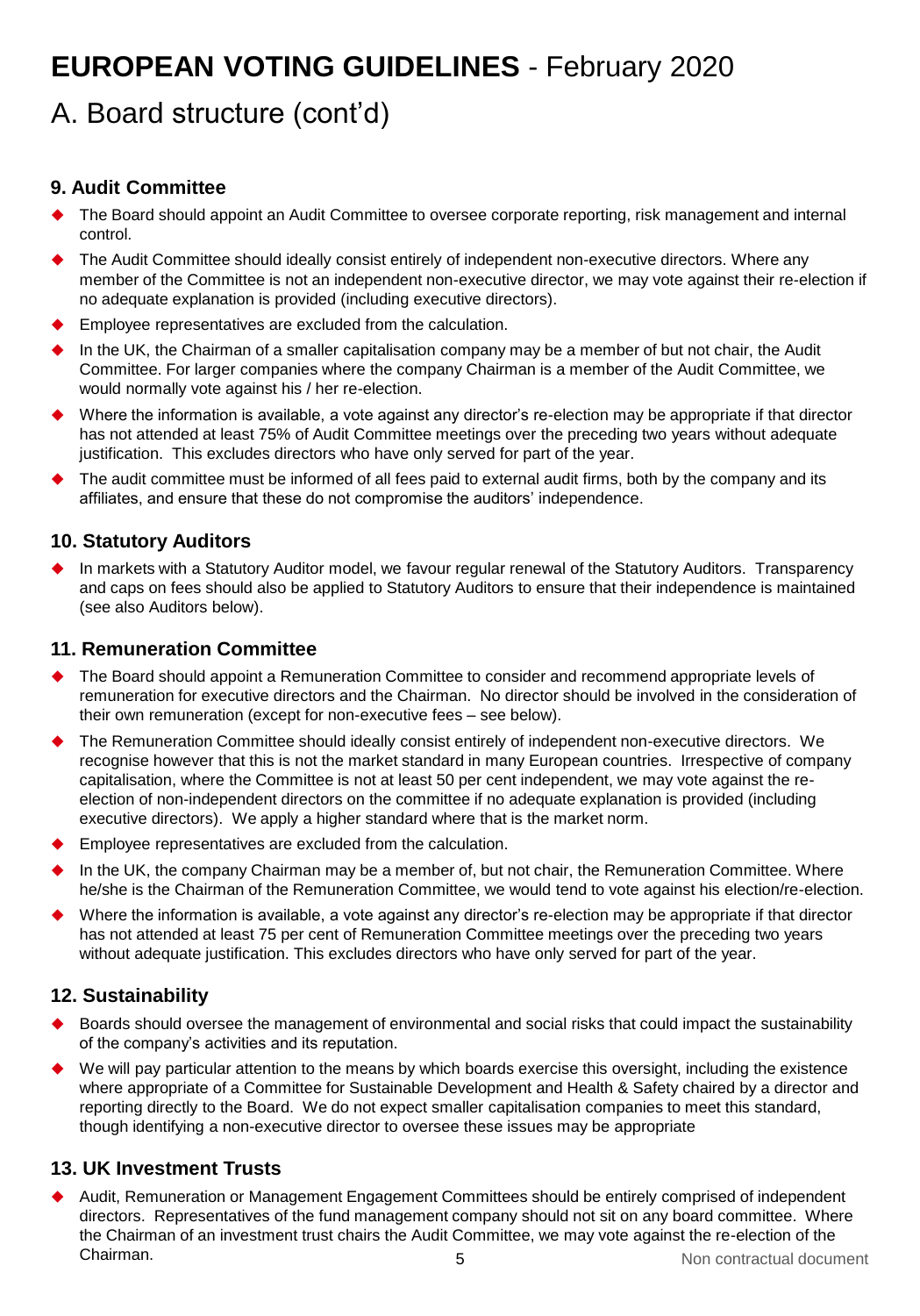# B. Board remuneration

Remuneration should be designed to promote the long-term success of the company. Levels of remuneration should be appropriate in the context of the company and not be excessive. Performancerelated elements should be transparent, stretching and rigorously applied. The availability of detailed information on remuneration and associated performance criteria varies widely across Europe. The following standards represent an ideal; where information / local best practice does not enable full application of these standards, we shall apply as closely as we are able / deem appropriate.

### **14. Service contracts**

- All directors' contracts, both executive and non-executive / management and supervisory, should, reflect best practice in their country of operations.
- In the UK & Switzerland, this would normally mean a contract based on no more than one year rolling periods.
- In some other European markets, directors' contracts are linked to the term for which they are elected. We shall accept contracts longer than one year where these are linked to the best practice term of office, for example four years in France, Netherlands & Belgium, five years in Germany.
- In the UK, we prefer executive directors not to receive more than 1 year's fixed remuneration (i.e. basic salary, pension etc.) on termination. Mitigation of severance on re-employment is preferred to the liquidated damages approach since the latter does not allow for reduced severance payments due to failure.
- In the UK, there should be no automatic entitlement to bonus for the period of notice. We would typically vote against where such entitlement would be likely to exceed 75% of base salary, and to abstain if likely to exceed 25% of base salary.
- In other European countries we do not expect termination payments to exceed the lower of two years' salary and bonus or the local good practice standard. Any performance element should be subject to meeting performance targets.

#### **15. Fixed and variable remuneration**

- Executive remuneration should comprise a balance of fixed and variable remuneration. The latter should include a significant element of long term remuneration. Where this is not the case we may vote against the approval of the Remuneration Report. Overall incentive structures should not be geared towards excessive short-term risk-taking.
- Remuneration should be linked to the increase and decrease of the intrinsic value of the company as well as the share performance relative to its peers. It should be consistent with good practice in its country and sector.

## **16. Non-executive / supervisory directors' remuneration**

- Non-executive / supervisory directors' remuneration should reflect the extent of their time commitment and contribution to the governance of the company. Basic fees and rates for participation in Committee will normally be agreed by the Board as a whole based upon advice as to market rates.
- Non-executive / supervisory directors' remuneration should not include participation in any company incentive schemes because this might compromise their ability to set demanding targets for, and to challenge, the executive / management directors. We would generally vote against such schemes.

#### **17. Bonuses**

- Bonuses should preferably have stated performance criteria attached. Where performance criteria are not stated in advance, there should be a clear explanation retrospectively for the bonus.
- Bonuses or share payment linked to corporate transactions should generally be avoided.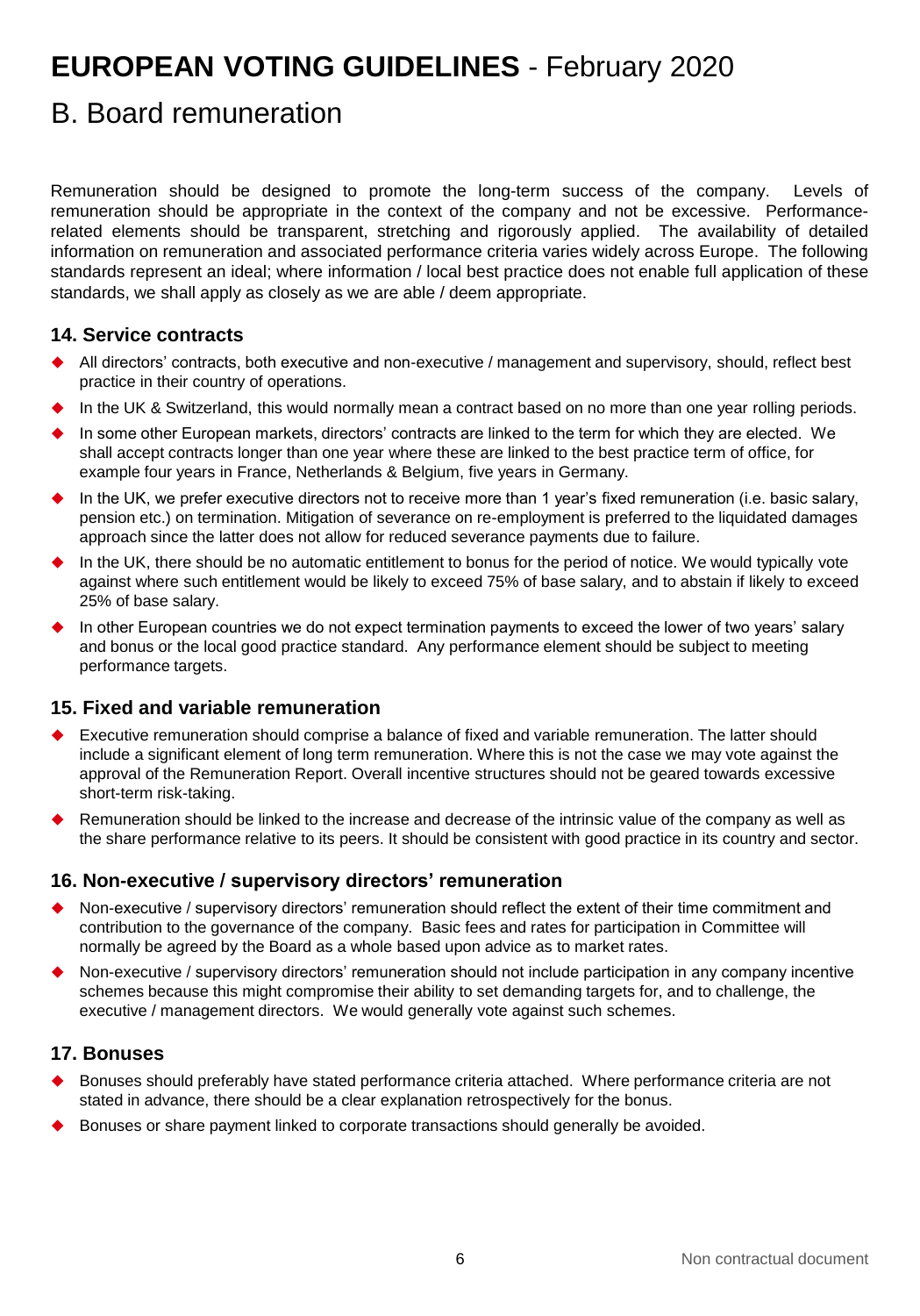# B. Board remuneration (cont'd)

# **18. Long Term Incentive Plans (LTIP's) and other share / option based remuneration**

- When considering long term incentive schemes, including matching shares, share grants, and share option schemes:
	- I. We prefer to vote against any executive scheme where there is any re-testing, including extension of the performance measurement period. An exception to re-testing provisions is absolute return performance incentive schemes, where we would take a positive view on the potential for early achievement of targets. We prefer to vote against any executive plan where the scheme is uncapped.
	- II. Awards should usually be phased over time, not given in a single block.
	- **III.** There should normally be no grant of awards:-
		- Within six months of retirement of the individual concerned, unless pro rating is being applied,
		- in the equity of a joint venture company or subsidiary unless it is being floated off and the recipient is moving with the joint venture/divested business.
	- IV. In general there should be no grants of options from any new scheme until the previous scheme it replaces has ceased granting or, if the new scheme runs alongside the old scheme the latter should then be adjusted to ensure total potential value received is no greater than under the original scheme.
	- V. We vote against downward re-pricing of options (or their surrender and re-grant at a lower price), other than in exceptional circumstances.
	- VI. Our typical stance would be to vote against LTIP/option schemes that have no performance criteria, or that do not have a pre-determined period of management performance measurement (which normally would not be under three years, although we would prefer five or even longer).
	- VII. Awards should only be made for challenging (at least comparator median) performance and should be based on a sliding performance measurement scale rather than a single hurdle.
	- VIII.Not more than 25% of the total scheme awards should be received for median/index TSR threshold performance or for consensus forecast performance for any other measurable criteria.
	- IX. Awards made on appointment should also have challenging performance criteria unless they match entitlements foregone from previous employment.
	- X. We recognise that in some markets, less information is provided on performance criteria. We would normally vote against proposed schemes where details of the performance criteria and vesting thresholds are not provided.
	- XI. Performance-related plans should align executive directors' interests with those of shareholders and be subject to shareholder approval. Ideally this alignment would be established by benchmarking the total shareholder return on the company's shares versus an appropriate index or peer group, however absolute return is acceptable if challenging. Relative earnings per share growth is also a satisfactory measure when it appears to be challenging. Other criteria may be acceptable provided they are outlined in advance and performance against them will be published at least retrospectively.

## **19. ESG criteria**

 We welcome the inclusion of appropriate measures of environmental, social & governance (ESG) performance amongst the criteria determining variable remuneration.

#### **20. Remuneration Report & Remuneration Policy**

- Where these are not already present, we support the introduction of a Remuneration Report subject to shareholder vote. In markets where a vote on a Remuneration Report is required or represents emerging best practice, we may vote against the report and accounts of companies which do not offer such a vote.
- Remuneration Policy should be aligned with company strategy. In some markets, a vote on Remuneration Policy allows a more reflective and longer-term view on the appropriateness of a company's approach to remuneration.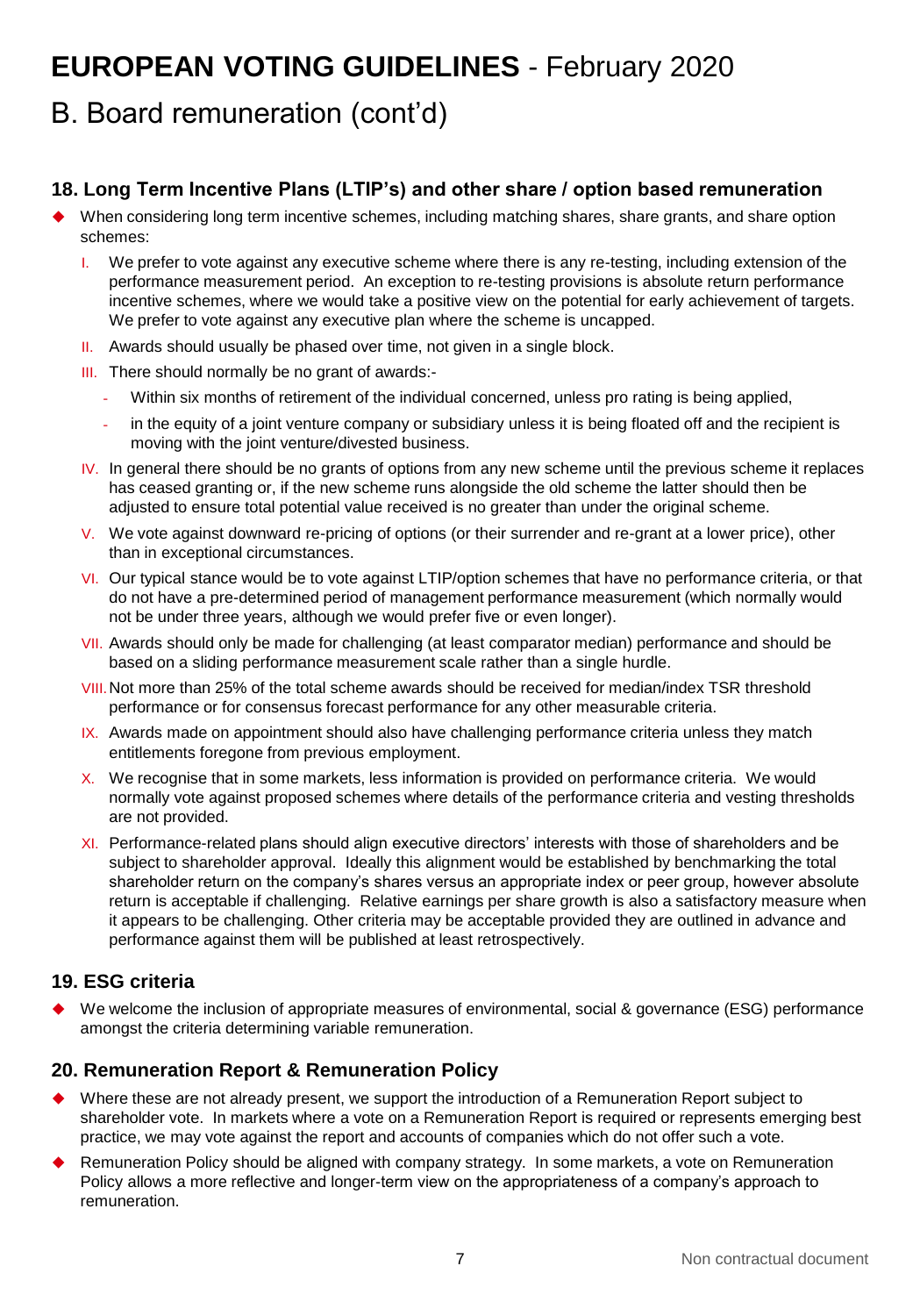# B. Board remuneration (cont'd)

# **20. Remuneration Report & Remuneration Policy (cont'd)**

- We shall determine our vote on the Remuneration Report & Policy in the context of overall remuneration levels.
- Instances where the highest paid director's basic salary is in the upper quartile for the index or sector, where bonuses (whether paid or maximum potential) are upper quartile for the index or where basic salaries have been increased by more than 10 per cent in one year, will be subject to close scrutiny. The appropriateness of maximum potential levels of remuneration will also be considered.
- Increases in executive remuneration will also be assessed in the context of changes in remuneration levels across the company.
- We support the publication of the ratio between the highest paid director and the median level for all employees in markets where this is common practice.
- Where a resolution on Remuneration Policy is put forward for adoption and that policy contains provisions, which effectively contravene any of our other guidelines, we will tend to vote against the Policy.
- Examples of these might include: unacceptable levels of remuneration payable on change of control of the company; non-contractual 'ex gratia' payments without adequate justification; or any form of retesting.
- Furthermore, we do not generally approve of schemes that do not provide for time pro-rating upon early leaving or a change of control. The exception to this is that time pro-rating does not need to be present in absolute return performance incentive schemes.
- We generally vote in favour of retention awards if they have challenging performance criteria.
- If there are no targets but a strong explanation from the Company, we would tend to abstain, as we would if there are no targets but retrospective performance is assessed by the Remuneration Committee with discretion to reduce vesting.
- Another issue we may not support is if a scheme allows participants to receive more than 25% of the total scheme awards for median/ index TSR threshold performance or for consensus forecast for any other measurable performance criteria.
- If a retention bonus has been paid based on retrospective performance, we may not fully support this.
- Where performance criteria or targets are disclosed for a long term scheme but cannot be assessed or compared with a relevant benchmark, we expect that the criteria will be explained in advance and performance against them published at least retrospectively. We may vote against the report where a persuasive explanation is not provided.
- If performance targets remain unchanged but corresponding reward increases, or performance targets are reduced for an unchanged reward, unless there is a satisfactory explanation we would tend to vote against either.
- We would tend to vote against the Remuneration Report if there is a retrospective change in LTIP criteria during its life, which is less favourable for shareholders.
- We may vote against the re-election of the members of the Remuneration committee when an issuer has not taken sufficient action following a significant percentage of votes against regarding resolutions on the Remuneration report or policy.

## **21. Supplementary retirement schemes**

- In markets where executive pensions are a voting issue, we shall oppose supplementary retirement schemes unless extended to all executives and if an employer's contribution is planned on top of the legal pension scheme for all employees or according to local good practices standards.
- With regard to defined-benefit pensions for executive directors, we favour a 30 per cent cap on fixed and variable compensation when the corporate officer has been at the company for at least 20 years. If this is not the case, we support the attribution of an annuity equal to a maximum of 1.5 per cent of the salary for each year of service.
- Corporate officers require at least five years of service to participate in a defined benefit scheme. The officer also has to be present in the company at the time of retirement.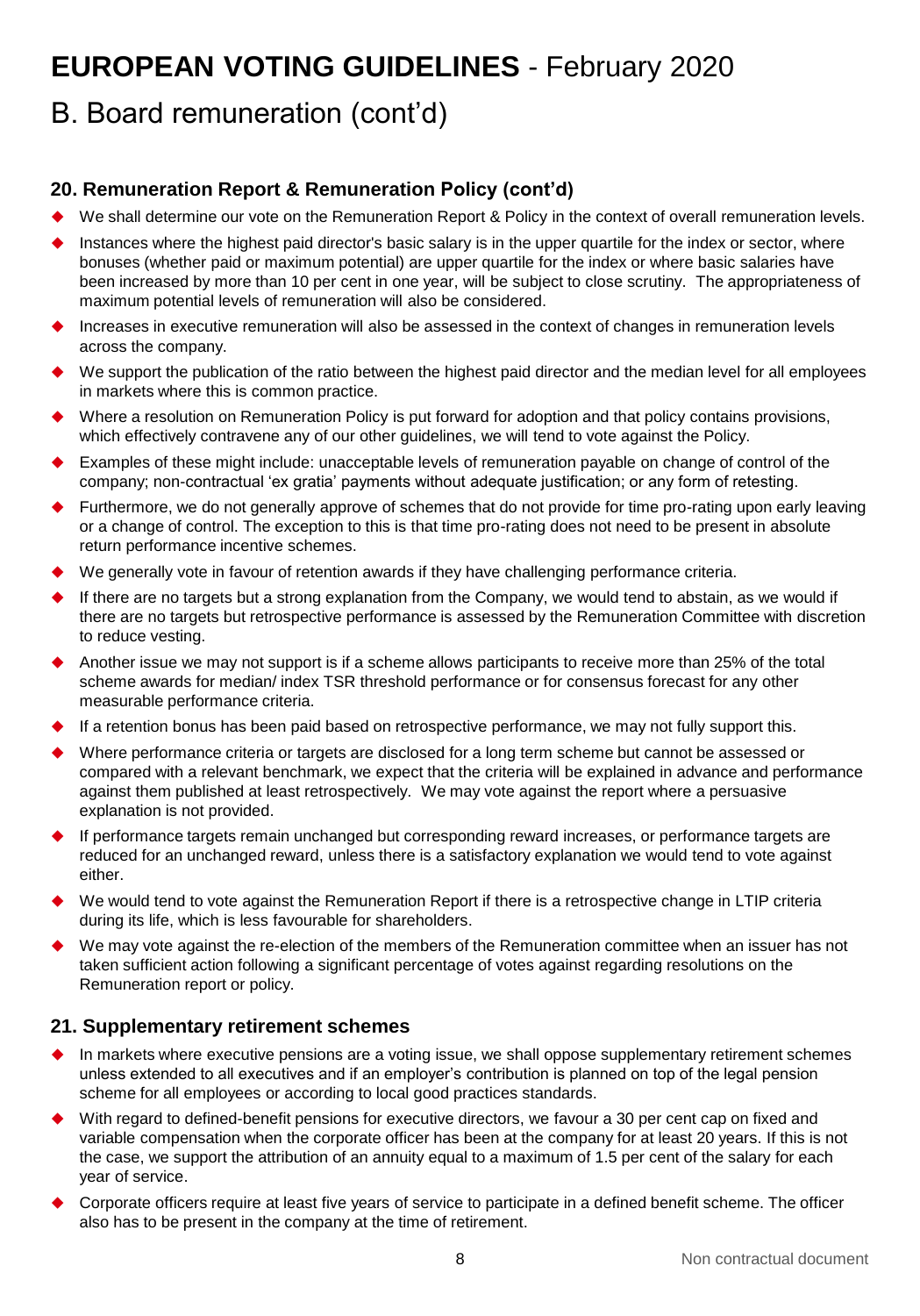# B. Board remuneration (cont'd)

# **22. Capital increases reserved for employees and free shares**

 We consider that employee shareholding across all levels is a positive factor encouraging alignment with the company's long-term strategic objectives and performance.

#### **Capital increases reserved for employees:**

- A maximum discount of 30 per cent is accepted when the employee shareholding is  $<$  5% of the capital (new authorisation included). In France, the maximum discount is 30 per cent and can be 40 per cent if the securities are subject to a blocking period of at least 10 years.
- $\bullet$  A discount of 20 per cent is accepted once the employee shareholding is  $>$  5% of the capital (new authorisation included),

#### **Free shares available to all / a significant proportion of employees:**

- Annual allocation with vesting spread over several years, a minimum of three years, under the conditions of achieving targets and meeting performance criteria,
- The current plan, stock and flows (including stock options) are limited to 10% of the share capital. If the company provides formal explanations and justifications or if it concerns a small market cap, the ceiling could be raised.
- The shares cannot be granted to a person during a period of less than six months before retirement.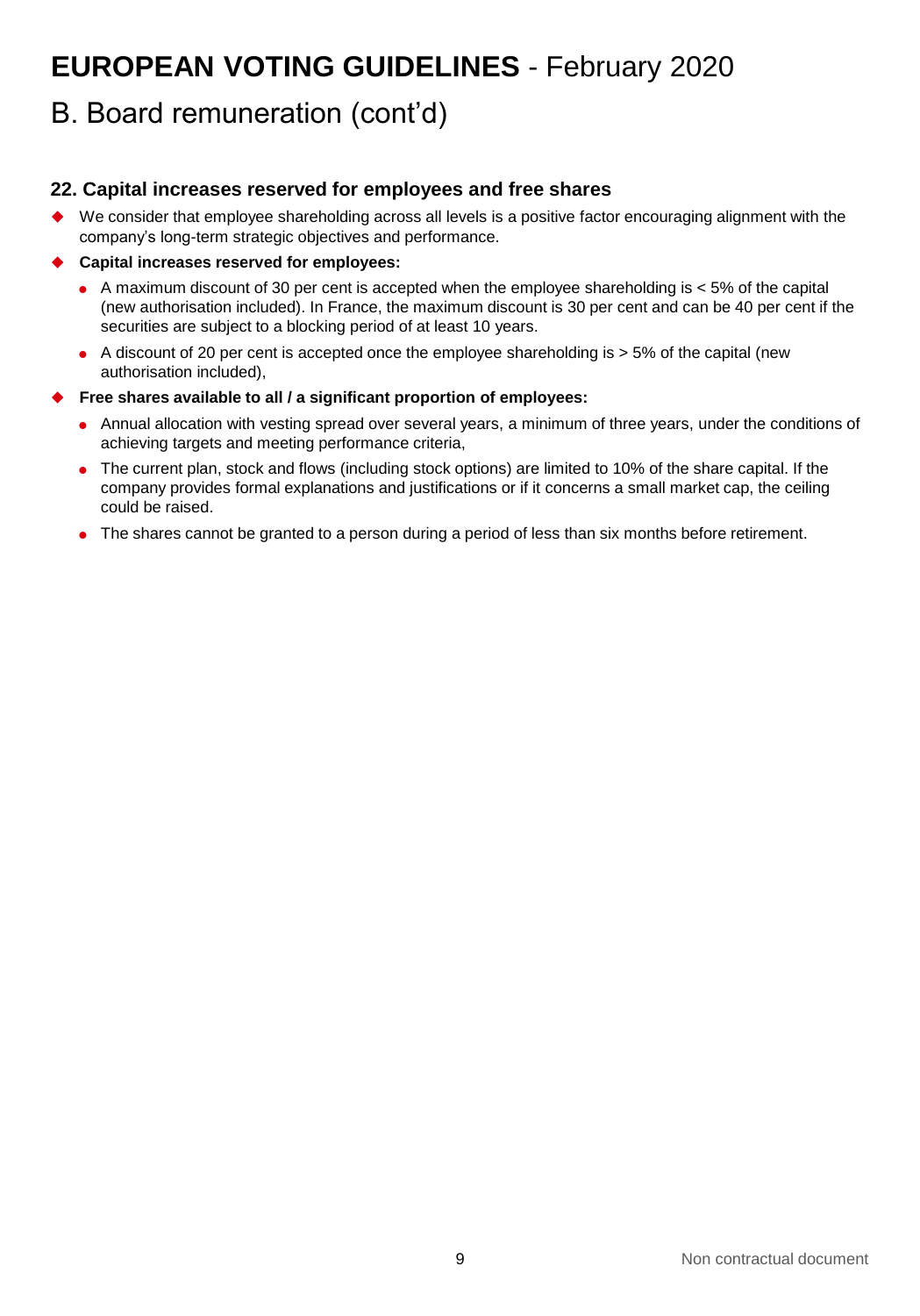# C. Shareholders' rights and entitlements

# **23. Dilution limits for (All Staff) plans and executive schemes**

 Shareholders' rights should be protected. We will probably vote against the issuance of both discretionary and non-discretionary incentive schemes' new or treasury (re-issued) equity to employees of greater than 10% of the share capital on all schemes. Such schemes should not generally be in operation for longer than a 10 year lifespan and these dilution limits should apply to the same timeframe.

# **24. Equity issuance**

- Equity issuance without pre-emptive rights or a priority period not related to remuneration schemes should be limited to 10 per cent. We will oppose larger increases or those which could be used during a public offering. We shall also oppose Capital increases without pre-emption rights but with a priority period which potentially cumulated would represent more than 20 per cent of capital.
- We will also normally vote against the permanent removal / temporary disapplication of existing pre-emption rights which, as a consequence, results in dilution exceeding the amounts defined above.
- We prefer companies to seek specific authority to issue shares for a transaction or capital reorganisation. In markets where this is not normal practice, we shall normally oppose equity issuance with pre-emptive rights in excess of 35 per cent. We accept a 50 per cent limit in markets where this level is the norm.
- For equity issuance by Investment Trusts, shares should be issued at NAV or preferably a premium. We will usually vote against the issuance of new or treasury (re-issued) shares if they are offered at a discount to NAV.
- We would generally vote in favour of proposals to increase the authorised share capital, where shareholders' rights are protected by the requirement to obtain authority to issue these shares.

#### **25. Share repurchase**

- We generally support authorities to repurchase shares as long these would not be at a premium in excess of 5 per cent, could not be used during a takeover period and no more than 10 per cent of issued capital could be held 'in treasury'.
- We apply local market good practice standards where there are limits on the amount if shares that can be repurchased and on the time limit of the authorisation.
- In France, we do not permit the use of derivatives for share repurchase.

## **26. Anti-takeover mechanisms**

- We would also generally be against proposals for the insertion of any intended anti-takeover mechanism or the creation of restricted or non-voting shares, which would result in certain shareholders' influence being disproportionate to their ownership.
- We will vote against any anti-takeover measures or the creation of restricted or non-voting shares, which would result in certain shareholders' influence being disproportionate to their ownership. The issuance of capital securities (warrants, shares, capital contributions) or share buy-backs during the period of a takeover bid is also excluded.
- We support the 'one share' principle and consider that the existence of shares with double voting rights (or even multiple rights) may allow, with the holding of a minimum number of securities, the holder to accede to control of the capital of a company. This practice is likely to lead to abuses. We shall vote against proposals to extend or continue unequal voting rights and in favour of their reduction or termination.
- Where there is a request for the waiver of rule 9 of the UK Listing Rules to allow a large shareholder to increase their stake further without paying a premium to do this, (e.g. by way of non-participation in a share buy-back), we will tend to vote against where the stake would rise through the 30% or 50% thresholds. Otherwise we would usually abstain.

## **27. Dividends**

- Dividend payments must be justified, in keeping with payments in the sector of activity and in line with the company's strategy. We will vote against any dividend payments if these are not lastingly covered by earnings or cash flow.
- against the scrip/dividend when this is not the case. 10 and the state of the Non contractual document Shareholders should be offered a cash alternative to any scrip dividends and vice versa and we may vote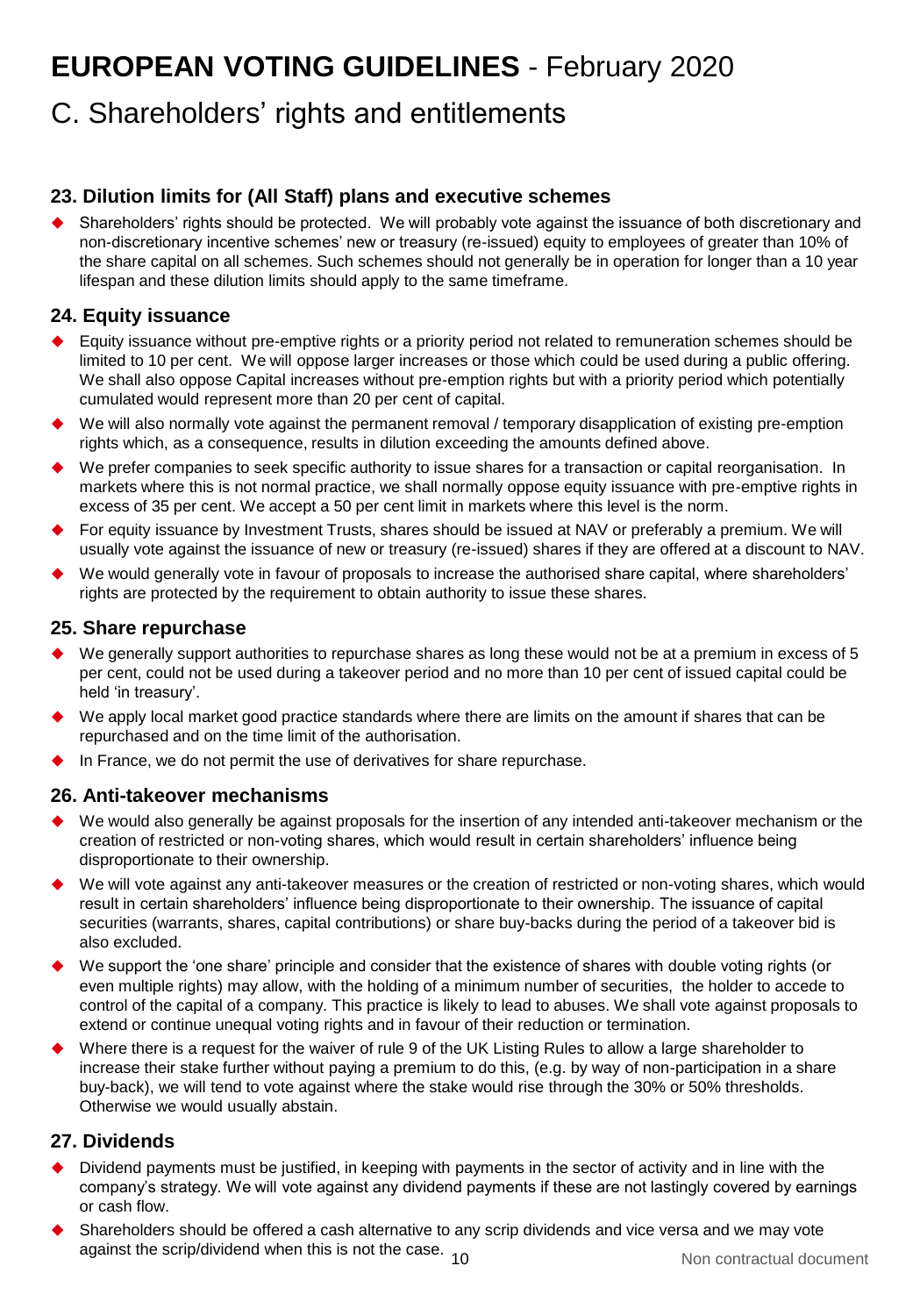D. Other

## **28. Bundled resolutions**

We believe that shareholders should be given the opportunity to vote separately on substantively different issues. We will normally vote against such 'bundled' resolutions. The exception to this would be the combination of two clearly linked and otherwise uncontroversial matters, such as re-appointment of auditors combined with setting their fees, which we would support if there were no other concerns.

# **29. Auditors**

- We support the regular re-appointment and rotation of auditors according to best practice in the market concerned.
- Non-audit fees should ideally not exceed audit fees received by the same accounting firm, in order to preserve their independence and objectivity, which might otherwise be potentially impaired. An exception to this would be in the case of work by the auditing firm involving corporate activity on behalf of the company concerned, for example capital raising, mergers and acquisitions etc. Other exceptions might be where the non-audit fees were paid in order to satisfy specific regulatory requirements, provided these were fully disclosed, or where they were paid for tax compliance services (as opposed to tax advice). We will generally vote against resolutions to allow the board to fix the auditors' remuneration if no acceptable exception prevails. The Audit Committee must monitor audit & non-audit fees to ensure that the independence of the auditors is not compromised.

## **30. Political donations**

 Party political donations of any kind will not generally be supported. We will normally vote in favour of resolutions to make EU "political donations" because these are necessary to avoid companies being caught by EU legislation, which encompasses activities which would not normally be deemed supportive of any particular political party.

## **31. Mergers, acquisitions and reorganisations**

- Corporate transactions for companies held in active fundamental portfolios will normally be referred to fund managers for an investment view. Where a company is only held in tracker and active systematic factor-based funds, we would not normally have an investment view on the transaction and will abstain.
- In the specific case of a change in investment policy for an investment trust company, we will consider this as an investment decision.
- HSBC will always vote in the best economic interest of our clients as investors in the company concerned, for example, in the case of a contested takeover.

## **32. Report and accounts**

- $\blacklozenge$  We generally regard approval of the report and accounts as a routine item, but we may vote against where these have not been available prior to the deadline for voting at the meeting.
- We may vote against approval of the report and accounts where there is a serious governance concern or where the company does not meet recognised governance standards for its market of listing.

## **33. Shareholder resolutions**

- We consider shareholder resolutions on a case-by-case basis in Europe.
- Our approach to governance-based shareholder proposals typically reflects the principles set out above.
- For other ESG shareholder resolutions, we typically support greater disclosure and requirements for a company to have a policy on a relevant ESG issue, but do not support resolutions that seek to impose such a policy or other duties.
- Specifically on climate change, following a review of the proposal, we typically support resolutions asking for: adoption of climate change policies; adoption of quantitative GHG emission reduction targets; annual assessments of portfolio resilience; development of two degree transition plans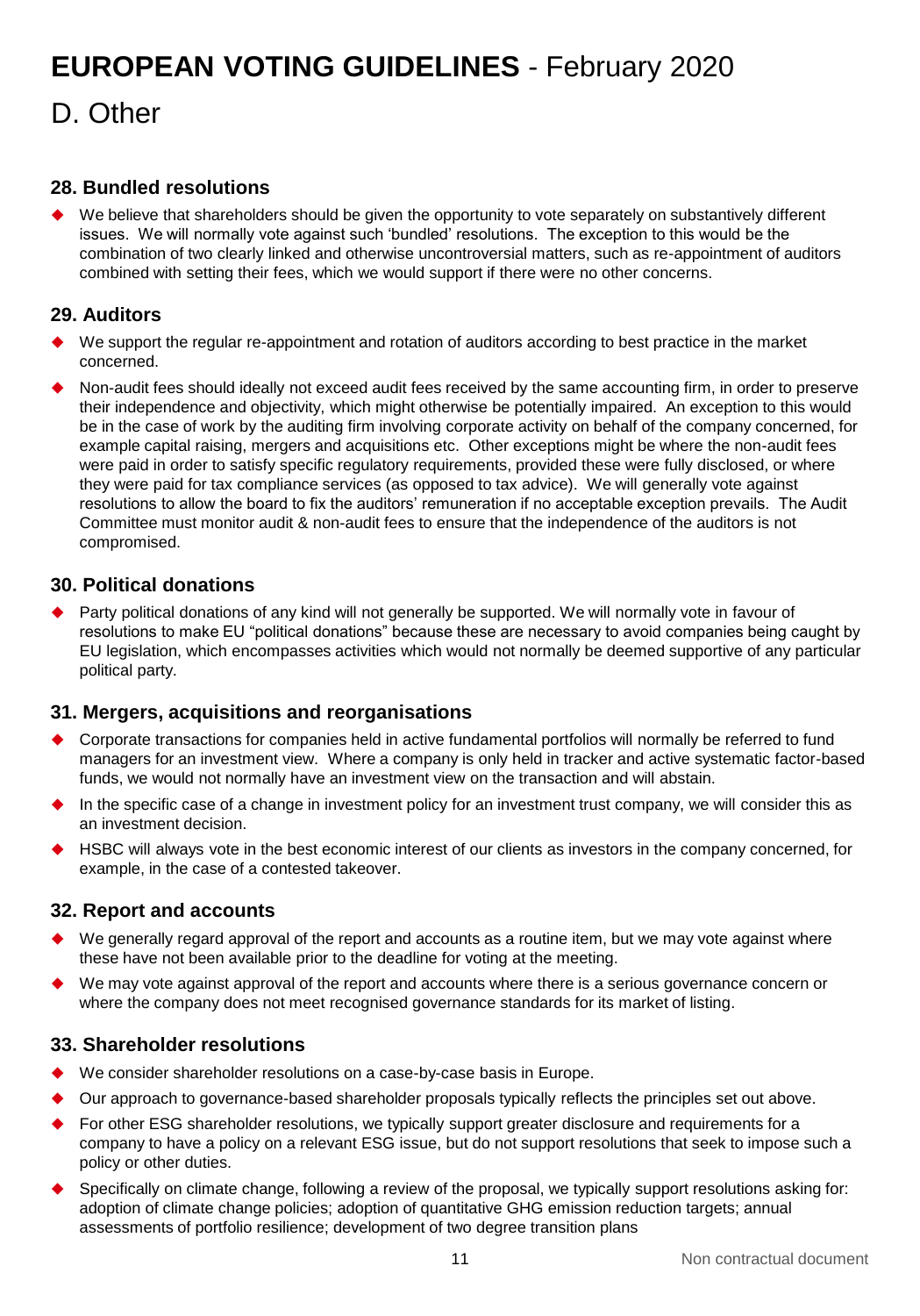# D. Other

## **34. Articles of Association**

 Proposals for changes in the articles of association – whether from management or shareholders – will be reviewed on a case-by-case basis and normally voted against if shareholder rights are not preserved.

### **35. Non-routine items not covered in the policy**

- Where no HSBC guideline exists to cover a routine, usually non-contentious topic, then we will generally vote in favour of the board's recommendation.
- Contentious topics (including scheme of arrangements, and private placements) which are not covered by our guidelines will be reviewed on a 'case-by-case' basis.

### **36. Dual listed companies**

 $\blacklozenge$  For companies incorporated in more than one country, we will apply the standards of the stricter country.

### **37. Regulated agreements**

 Approval of the regulated agreements depends on the level of accuracy and justification of the economic conditions of the agreement. Any regulated agreement that is uninformed, not quantified, poorly justified, or that does not allow the resolution to be assessed in full knowledge of the facts will be rejected.

### **38. ESG integration**

 HSBC Global Asset Management has been a signatory of the Principles for Responsible Investment (PRI) since 2006. We believe that ESG factors impact the sustainability of company returns. ESG criteria are integrated into the analysis and selection of securities in all actively-managed portfolios and not just SRI funds. There is also ESG engagement for index and systematic factor funds.

#### **39. Corporate tax optimisation**

 Companies operating in more than one country must determine how best to meet regulatory and other requirements, including corporate taxation. We engage with companies to encourage transparency in their tax arrangements. We believe that paying tax in the jurisdictions where earnings have been realised is likely to be more sustainable. We may apply voting sanctions where companies fail over time to respond satisfactorily to our engagement on tax.

## **40. Climate disclosure**

In our engagement, we encourage companies to disclose their carbon emissions and climate-related risks in line with the recommendations of the Task Force on Climate-related Financial Disclosure (TCFD)<sup>1</sup>. Where companies in energy intensive sectors have persistently failed to disclose their carbon emissions and climate risk governance, we will generally vote against the re-election of the Chair.

Note:

<sup>1.</sup> The Financial Stability Board Task Force on Climate-related Financial Disclosures (TCFD) is a market-driven initiative, set up to develop a set of recommendations for voluntary and consistent climate-related financial risk disclosures in mainstream filings.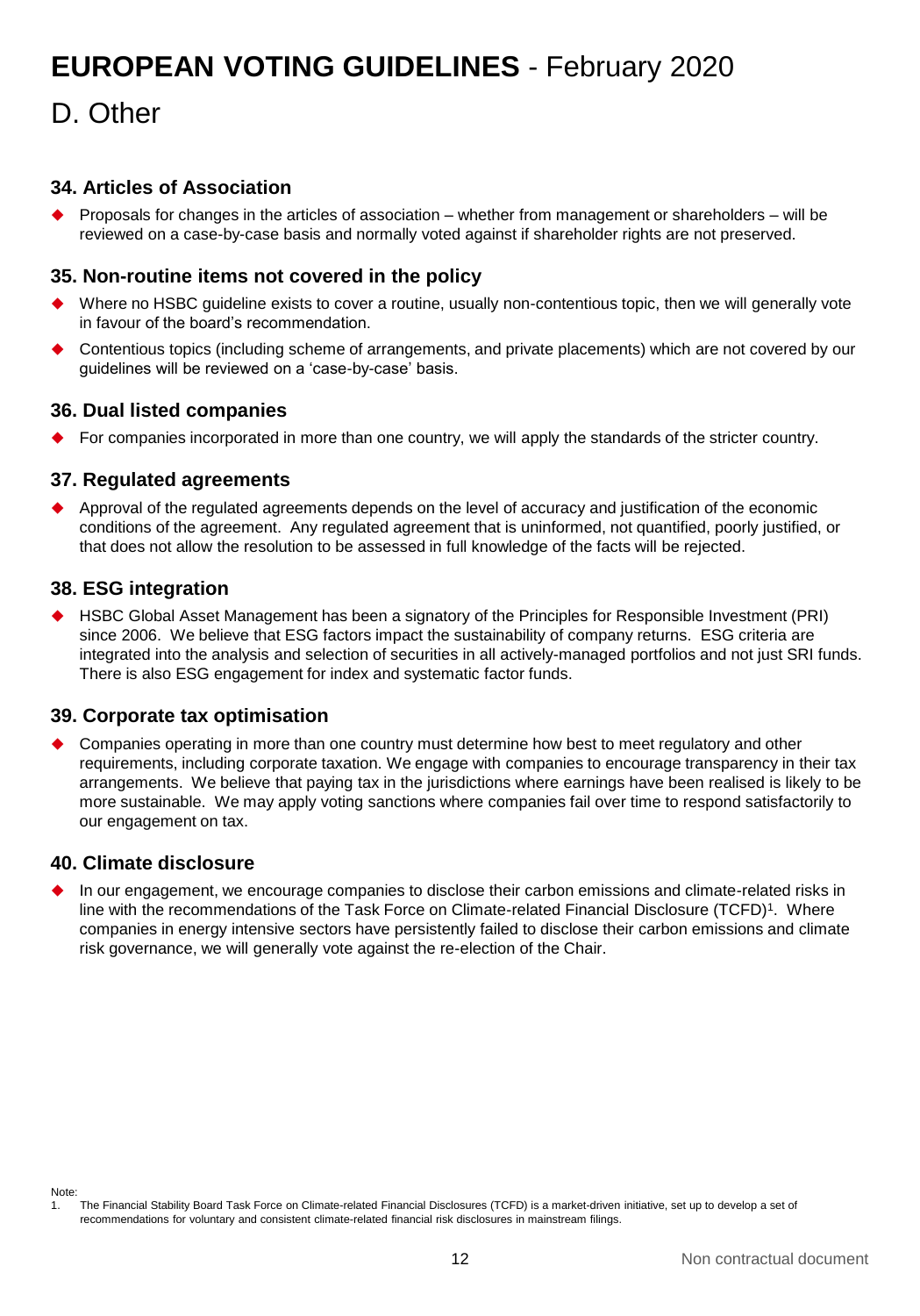# **EUROPEAN VOTING GUIDELINES** - February 2020 Appendix

# **Definition of non-independent non-executive director**

- Director who is identified by the board to be a non-independent;
- Director specifically designated as a representative of a significant shareholder of the company;
- Director who is also an employee or executive of a significant shareholder of the company;
- Director who is nominated by a dissenting significant shareholder unless there is a clear lack of material4 connection with the dissident, either currently or historically;
- Beneficial owner (direct or indirect) of at least 10 percent of the company's stock, either in economic terms or in voting rights (this may be aggregated if voting power is distributed among more than one member of a defined group, e.g., members of a family that beneficially own less than 10 percent individually, but collectively own more than 10 percent), unless market best practice dictates a lower ownership and/or disclosure threshold (and in other special market-specific circumstances);
- Government representative;
- Currently provides (or a close relative provides) professional services to the company, to an affiliate of the company, or to an individual officer of the company or of one of its affiliates in excess of \$10,000 per year;
- Related to the company's advisors, e.g. auditors, solicitors, stockbrokers etc., or has been within the past three years;
- Represents customer, supplier, creditor, banker, or other entity with which the company maintains a transactional/commercial relationship (unless the company discloses information to apply a materiality test);
- Director who has conflicting or cross-directorships with executive directors or the chairman of the company;
- Relative of a current or recent former executive of the company or its affiliates;
- Founder/co-founder/member of founding family but not currently an employee;
- Former executive (five-year cooling off period);
- Director who has served on that company's board for more than ten years since first election and not overlapped with the longest serving executive director for more than ten years – or fifteen years in the case of an investment trust. For markets where re-election is every four years, regard directors otherwise independent as retaining that status until the end of the third four-year term – i.e. twelve years
- Person with additional relationship or breaching principle considered to compromise independence under local corporate governance best practice guidance.